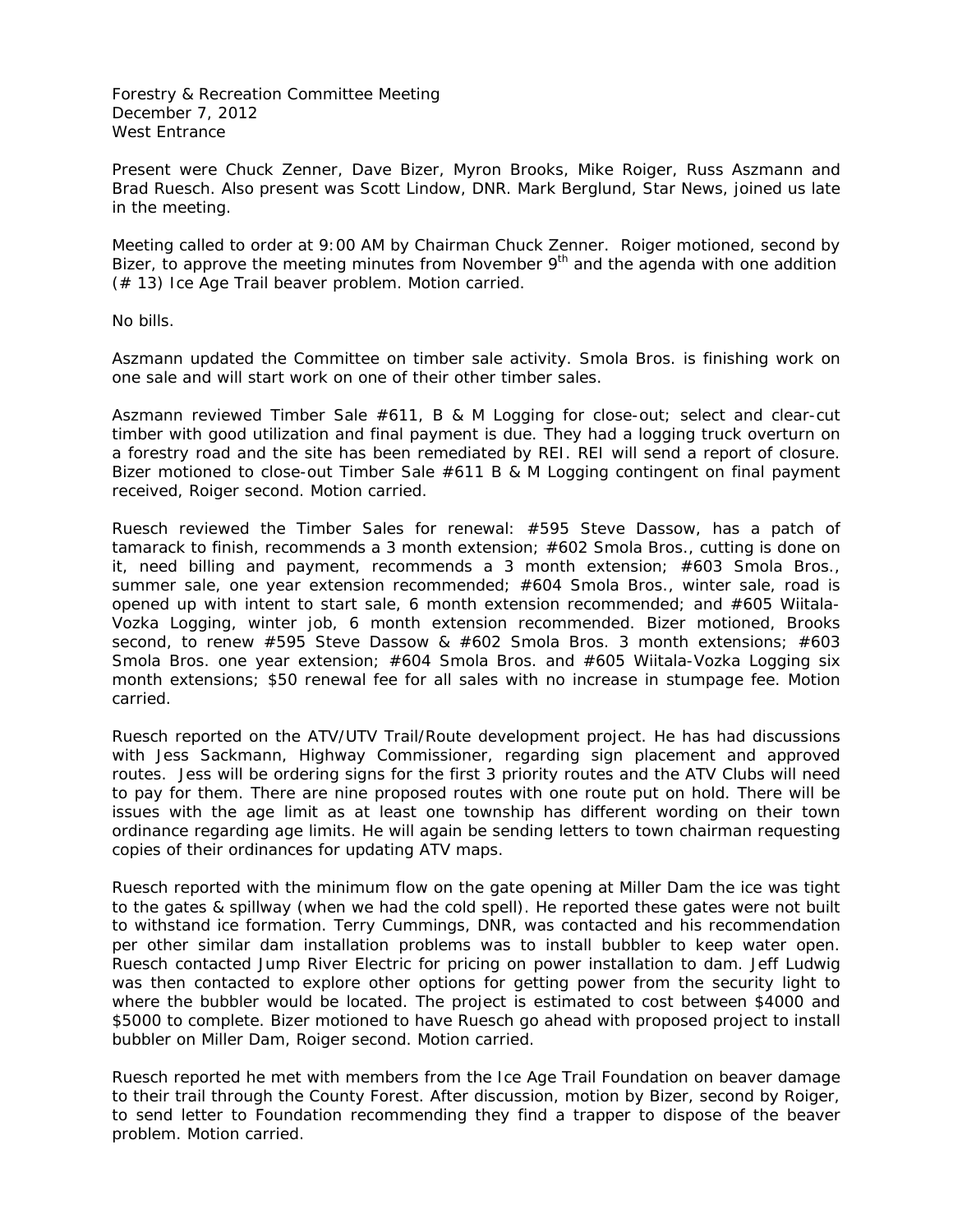Aszmann reviewed the bids for the fall sales: #5-12 marked selection cut area, summer sale, Twin Forest Products high bidder; #6-12 tamarack/spruce strips with regeneration areas, also hardwood/aspen cut, Gumz Logging high bidder; and #7-12 winter sale, long haul road, Smola Bros. high bidder. Motion by Roiger, second by Bizer, to approve timber sales to the highest bidders. Motion carried. Total sale value is \$84,270 which brings the 2012 total to \$228,304.

Scott Lindow reported his immediate supervisor, Greg Mitchell, has taken another position in the DNR and his position will need to be filled.

The next meeting will be January 4, 2013 at 10:00 AM in the West Entrance.

Roiger motioned, second by Bizer, to adjourn at 10:15 AM. Motion carried.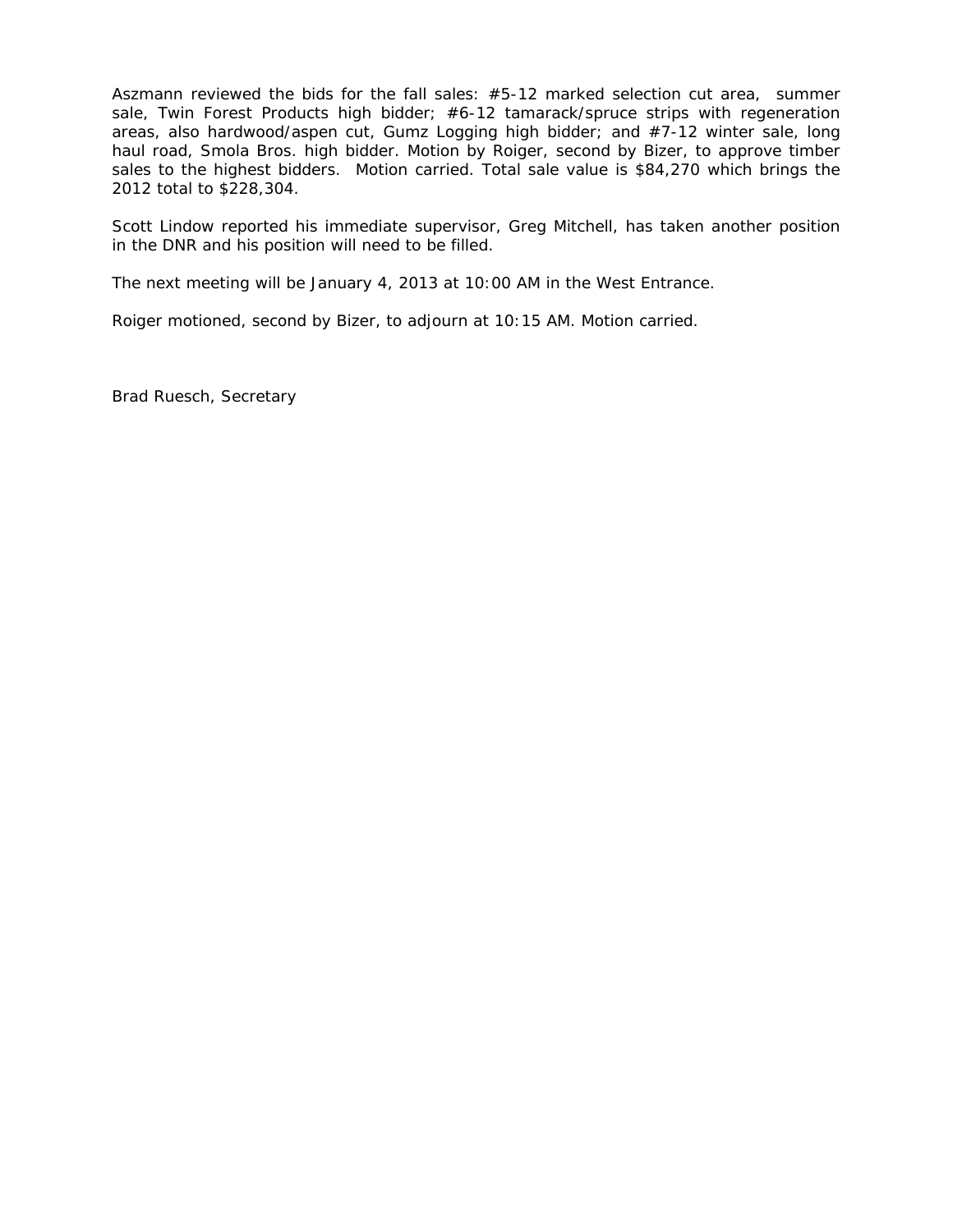Forestry & Recreation Committee Meeting November 9, 2012 West Entrance

Present were Chuck Zenner, Dave Bizer, Myron Brooks, Mike Roiger, Russ Aszmann and Brad Ruesch. Also present was Scott Lindow, DNR.

Meeting called to order at 10:00 AM by Chairman Chuck Zenner. Roiger motioned, second by Bizer, to approve the meeting minutes from October  $5<sup>th</sup>$  and the agenda with one addition 1) Forest Audit Report (2009 – 2011). Motion carried.

Ruesch presented bills: J.J.'s Brush Cutting Service of \$1680.00 for mowing grass & brush on forest road sides and WCFA \$70.00 for Aszmann & Roiger to attend 2012 Annual meeting. Roiger motioned, second by Bizer, to approve payment of bills. Motion carried.

Aszmann updated the Committee on timber sale activity. B & M Logging is finishing work on one of their timber sales. He is continuing work on timber sales for the spring sale.

Aszmann reviewed Timber Sale #612, B & M Logging for close-out; good job done, winter sale that they were able to work on because of the drought conditions and final payment is due. Bizer motioned to close-out Timber Sale #612 B & M Logging contingent on final payment received, Roiger second. Motion carried.

Aszmann reviewed the fall timber sales: #5-12 off Bear Ave, marked selection cut area, summer sale; #6-12 off Trout Ave, tamarack/spruce strips with regeneration areas, also hardwood/aspen cut; #7-12 off Bear Ave, winter sale, long haul road. Motion by Roiger, second by Bizer, to approve timber sales for advertising. Motion carried.

Ruesch reported the Ordinance to Amend Chapter 44, County Snowmobile/All-Terrain Vehicle (ATV)/Utility Terrain Vehicle (UTV) Regulations, Taylor County Code, was approved at County Board with one change. The change was the age of riders must be 16 or older. He also reported there has been discussion on map preparation. He will need to talk with towns for their routes and also work with the Highway Committee where prospective routes will be determined. Route signs should include wording on the age limits in Taylor County. The ATV Club will have to pay for the new signage.

Ruesch reported he has reduced the gate opening at Miller Dam from ½" to ⅓" and after checking the water elevation yesterday the water level is the same as a week ago. Ayres information has been received, reviewed and calculations questioned. After discussion with Ayres they have corrected the report and provided low/high water calculations. Terry Cummings, DNR, has reviewed and agreed with the calculations. These will be incorporated into the Emergency Action Plan.

Ruesch reported Ayres quoted \$1000 for the Miller Dam rate curve. Motion by Roiger, second by Brooks, to approve payment of Ayres bill when received. Motion carried.

Ruesch handed out the Resolution on US Forest Service Management of the Chequamegon-Nicolet National Forest. It would require the US Forest Service to utilize the Forest in a more responsible manner with more scheduled timber sales. Motion by Roiger, second by Bizer, to approve resolution and forward to the County Board for their approval. Motion carried.

Aszmann and Roiger reported on the WCFA Annual Meeting held on November 2 in Chippewa Falls. Discussed was the Forest Certification Audit, County participation, and enforcement of OSHA regulations (which the County should not have to do.) Roiger was elected to another term as director.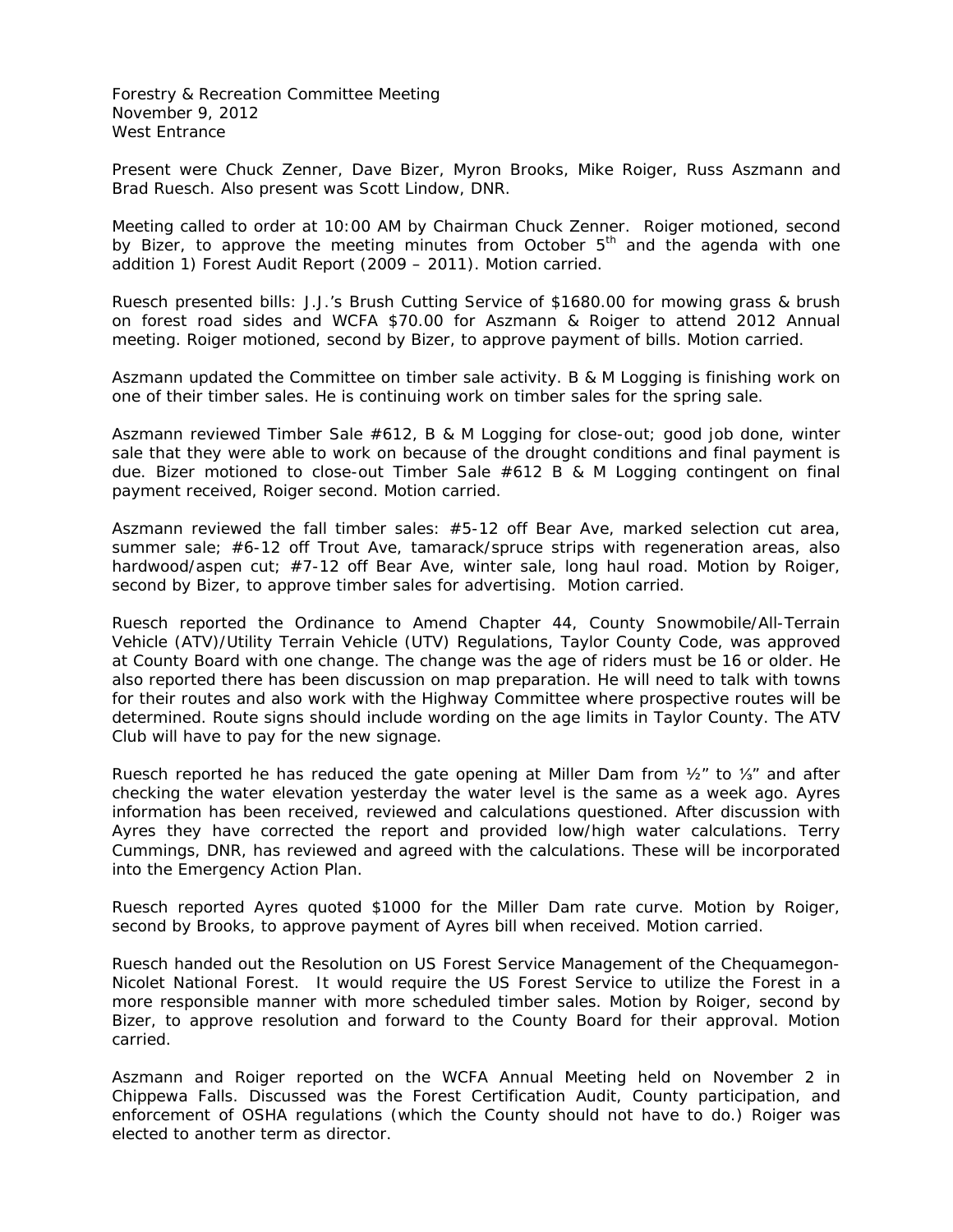Ruesch updated the Committee on the Knowles-Nelson Stewardship Memorandum of Understanding. This means we are eligible to receive this funding.

Ruesch reported on the 2009-2011 Forest Audit Report. Everything was good except for the habitat money which he has since used to install gates on the County Forest and he has ordered new gates also. The habitat money can only accrue for a two-year period. The Audit also gave commendations for work done in the County Forest.

The next meeting will be December 7, 2012 at 10:00 AM in the West Entrance.

Roiger motioned, second by Bizer, to adjourn at 11:03 AM. Motion carried.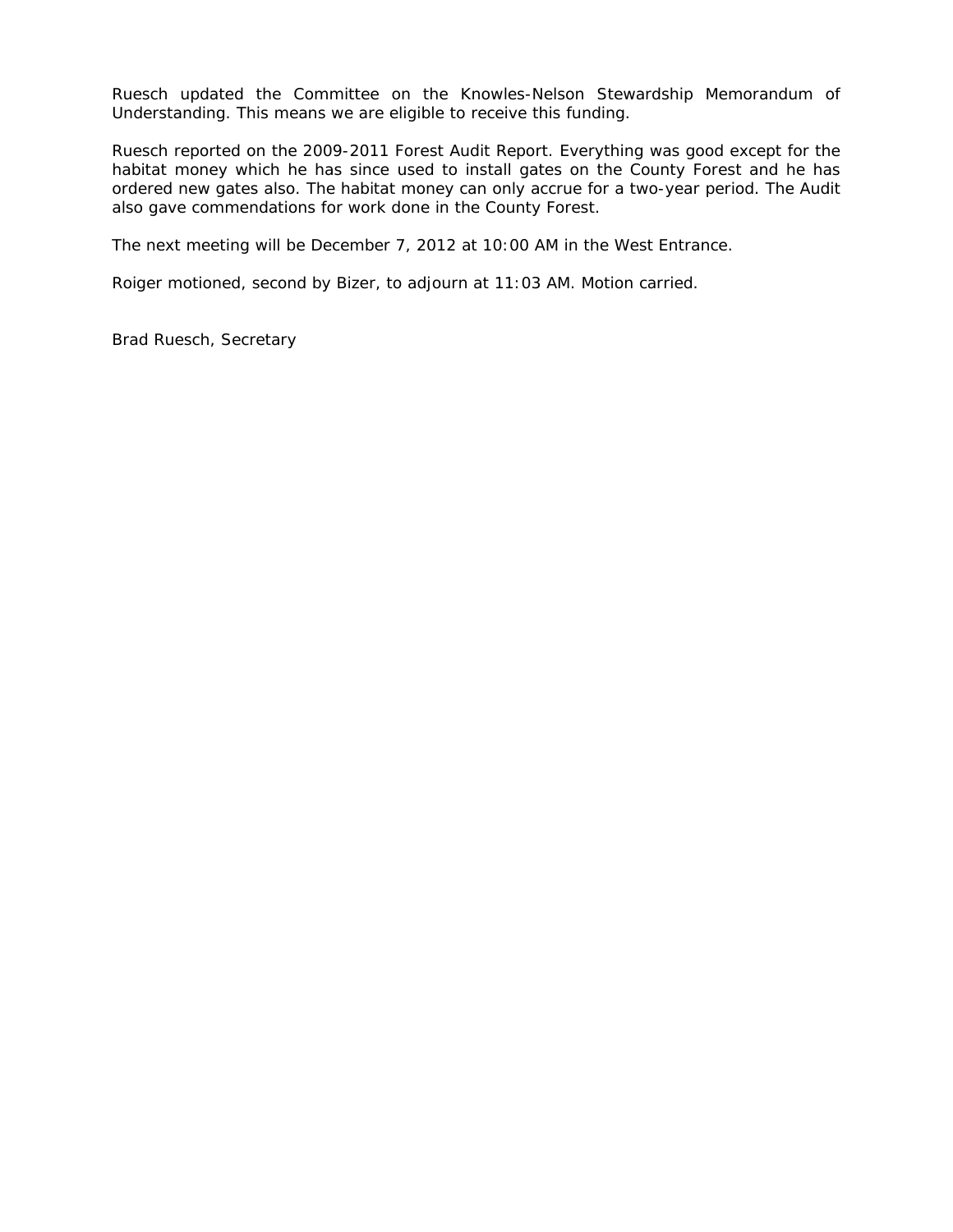Forestry & Recreation Committee Meeting October 5, 2012 West Entrance

Present were Chuck Zenner, Dave Bizer, Myron Brooks, Mike Roiger, Russ Aszmann and Brad Ruesch. Also present were Greg Mitchell, DNR and Mark Berglund, Star News.

Meeting called to order at 10:00 AM by Chairman Chuck Zenner. Bizer motioned, second by Roiger, to approve the meeting minutes from September 7<sup>th</sup>. Motion carried.

Bizer motioned, second by Roiger to approve the agenda with two additions 1) Review & approve 2013 County Forest Work Plan and 2) Discuss Miller Dam minimum flow. Motion carried.

Ruesch presented Ayres bill of \$2100 for payment of Miller Dam inspection. Roiger motioned, second by Bizer, to approve payment of bill. Motion carried.

Aszmann updated the Committee on timber sale activity. B & M Logging is working on one of their timber sales. It is  $\frac{3}{4}$  completed; it's a large sale & they are able to work on it due to dry conditions. They will be starting another of their sales very soon.

Aszmann reviewed Timber Sale #601, Smola Bros. for close-out; good job done, three mill slips are outstanding, and still need to be billed. Roiger motioned to close-out Timber Sale #601 Smola Bros. contingent on final billing and payment received, Brooks second. Motion carried. Timber Sale #613, Twin Forest Products was reviewed for close-out; good job done, selection cut sale, all paid up. Bizer motioned to close-out Timber Sale #613 Twin Forest Products, Roiger second. Motion carried.

Aszmann reported he has three timber sales established that need paperwork completed; and he's is hoping to have additional sales ready for the fall sale.

Ruesch reported he has worked with Corp Counsel Schmiege and the Highway Committee on the ATV/UTV ordinance which updates Chapter 44 County Code. It will give the Highway Department authorization to establish ATV/UTV routes on County Highways. It will benefit the trail systems in the County and give direction to the towns for their own ordinances regarding ATV/UTV usage.

Zenner reported he does not agree with the age requirements; he does not want to see anyone less than 16 years of age able to ride on County Highways.

Roiger motioned to approve An Ordinance to Amend Chapter 44, County Snowmobile/All-Terrain Vehicle (ATV)/Utility Terrain Vehicle (UTV) Regulations, Taylor County Code, second by Bizer. Motion carried (Zenner-No). The Ordinance will go to the Highway Committee for their approval and if received, will be forwarded on to County Board.

Ruesch reported the Ayres inspection of Miller Dam has been done. The off-site dikes have been mowed & brushed; Bob Meyer, County Surveyor, has completed elevations on dikes and Kurt Staab has completed concrete maintenance on the dam face. Terry Cummings, DNR, has sent his letter of approval for Operational and Emergency Action Plans.

Ruesch reported the DNR has contacted him regarding the downstream water flow from Miller Dam. There is a minimum flow requirement by law which needs to be met. He indicated he has been in touch with Terry Cummings (DNR) and requested a letter indicating legal amount of water to be released. Ayres has also been contacted to determine how much flow should be released. When Cummings sends letter, the Star News & WIGM/WKEB will be given copies. Ruesch will open one gate  $\frac{1}{2}$  today.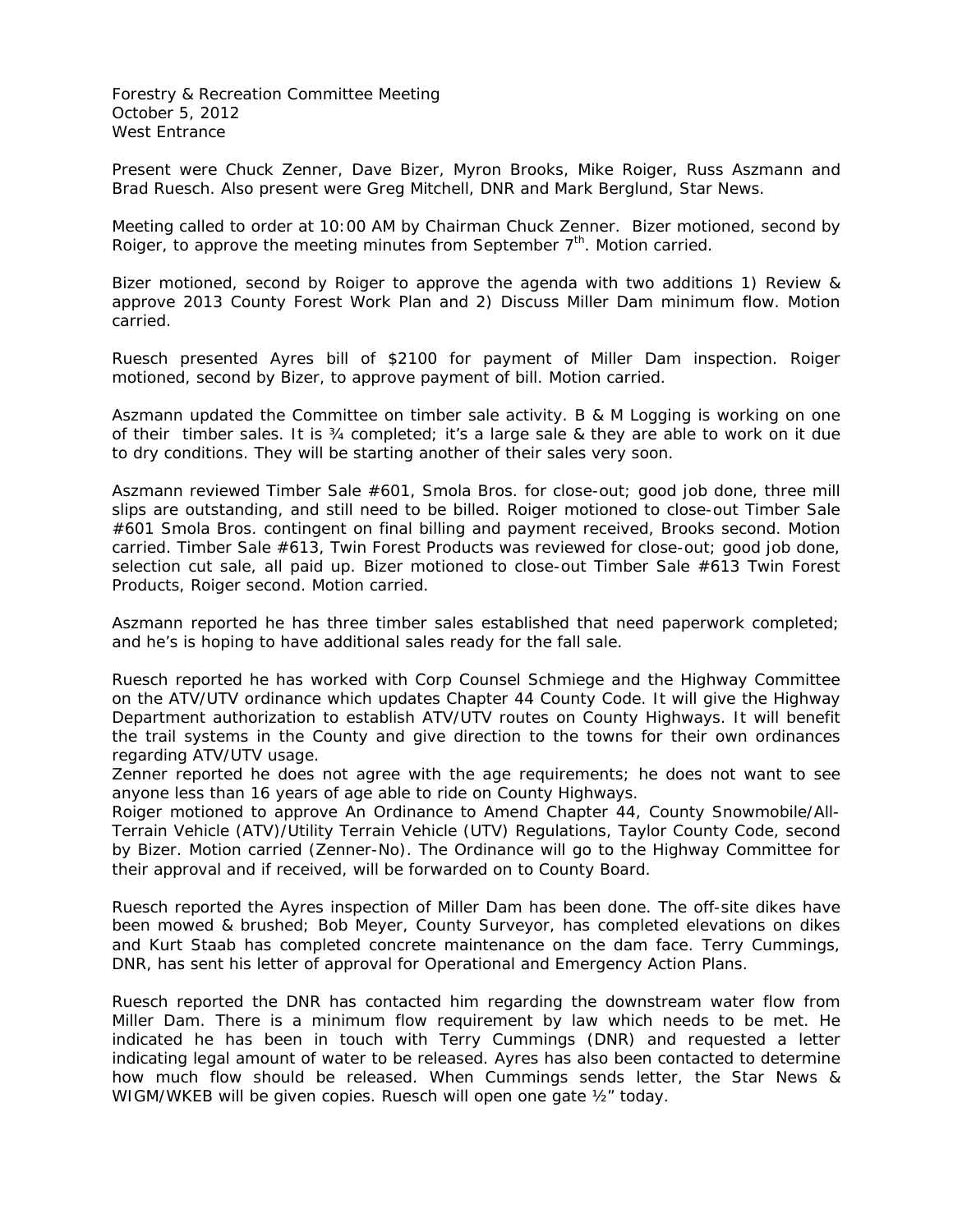Ruesch reported on DNR 3 Year Audit. The nickel an acre funding can be accrued for 3 years and the County is beyond the time limit. He has requested an extension through the end of this year. Ruesch reported Kent Laher has installed 5 new gates and stabilized 2 gates on the County Forest. Also, Freudenthal Manufacturing will be contacted to order new gates. These projects utilize the nickel an acre funding and will remedy the time issue.

Ruesch handed out the agenda for the WCFA Annual Meeting to be held in Chippewa Falls on November 2, 2012. Roiger, Ruesch & Aszmann may attend.

Ruesch reviewed the 2013 County Forest Work Plan which includes the addition of a road graveling project. Roiger motioned to approve the 2013 County Forest Work Plan, second by Bizer. Motion carried.

The next meeting will be November 9, 2012 at 10:00 AM in the West Entrance.

Roiger motioned, second by Bizer, to adjourn at 10:55 AM. Motion carried.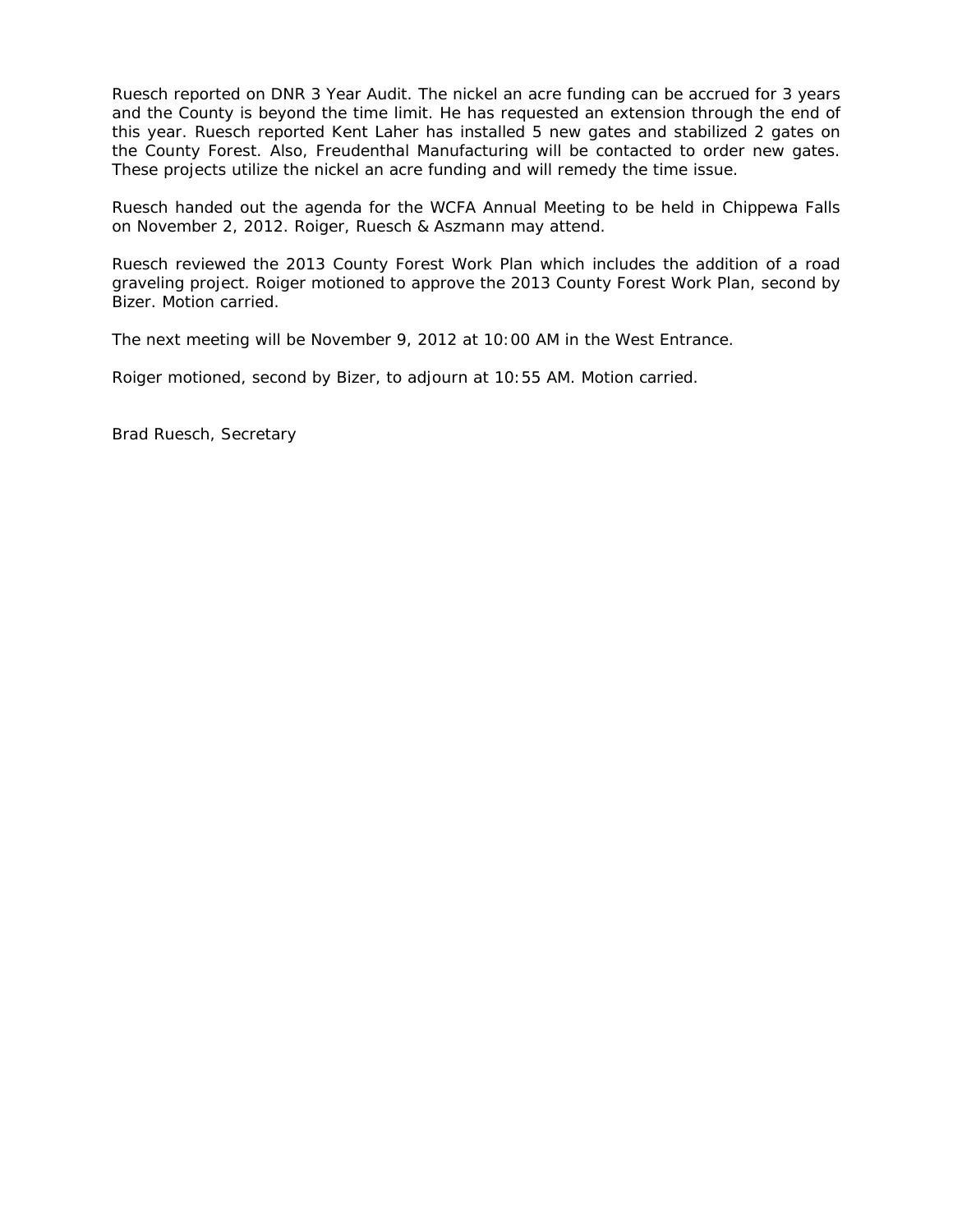Forestry & Recreation Committee Meeting September 7, 2012 West Entrance

Present were Chuck Zenner, Dave Bizer, Myron Brooks, Russ Aszmann and Brad Ruesch. Mike Roiger was excused. Also present were Scott Lindow, DNR, Mark Berglund, Star News, Dave Lemke, Tourism Committee and Jim Hartl, Taylor Made ATV Club.

Meeting called to order at 10:00 AM by Chairman Chuck Zenner. Bizer motioned, second by Brooks, to approve the meeting minutes from August  $3<sup>rd</sup>$ . Motion carried.

Bizer motioned, second by Brooks to approve the agenda as mailed. Motion carried.

Ruesch handed out a letter from Bruce Strama on behalf of the Tourism Committee in support of the utilization of acreage offered by Robert Thompson as parking area for snowmobilers when accessing the Rail Trail and to also approve the early opening of the Pine Line Trail. This would allow snowmobiling on the trail without the rest of the snowmobile trails in Taylor County being open. After discussion, motion by Brooks, with second by Bizer, to support this request for early opening of the Pine Line for snowmobiling on a one year trial basis. Motion carried.

Ruesch reported, along with Jim Hartl (Taylor Made ATV), on the current ATV trail system on the County Forest and the possibility of expanding the trail system to include using forest roads/woods trails and more of the snowmobile trail system. This trail system would connect the Camp 8 ATV trail and Spirit Lake area. The State is working to define forestry road/trail system (Trouts) to receive funding for maintenance on these roads. Motion by Bizer, second by Brooks, to approve updated ATV trail routes. Motion carried.

Ruesch reported 4-WHEELIN with FEELIN has requested use of the trail system in the County Forest for a March of Dimes event. He reported they are a good group, have their own insurance and are conscientious regarding use of the trail system. They held the same event in 2009. Motion by Bizer and second by Brooks, to approve the event on the County Forest. Motion carried.

Ruesch updated the Committee on the ATV/UTV ordinance updating Chapter 44 County Code which will be brought to the Highway Committee Meeting on September 18<sup>th</sup> for their approval and then brought to the Forestry Committee.

Bills presented were Brad Ruesch \$63.26/groceries for lunch for Forest Certification; Wisconsin County Forests Association \$1953.95/2013 membership dues; Brad Ruesch \$5.36/Merrill meeting lunch; Highway Dept. \$587.89/mowing brush on Miller Dam dikes; and Kyle Komarek \$320.00/gravel on timber sale roads. Motion by Bizer, second by Brooks, to approve payment of bills. Motion carried.

Aszmann updated the Committee on timber sale activity. B & M Logging and Smola Bros. are working on their respective timber sales. Janko Logging and Wiitala/Vozka Logging will be starting road work into their timber sale. He is working on setting up timber sales for the fall sale.

Aszmann reviewed Timber Sale #585, Smola Bros. for close-out; good job done, all paid up. Bizer motioned to close-out Timber Sale #585 Smola Bros., Brooks second. Motion carried. Timber Sale #594, Smola Bros. was reviewed for close-out; good job done, pipeline sale, all paid up. Bizer motioned to close-out Timber Sale #594 Smola Bros., Brooks second. Motion carried. Timber Sale #616, Twin Forest Products was reviewed for close-out; good job done, paid up and used new access from County Rd D. Brooks motioned to close-out Timber Sale #616 Twin Forest Products, Bizer second. Motion carried.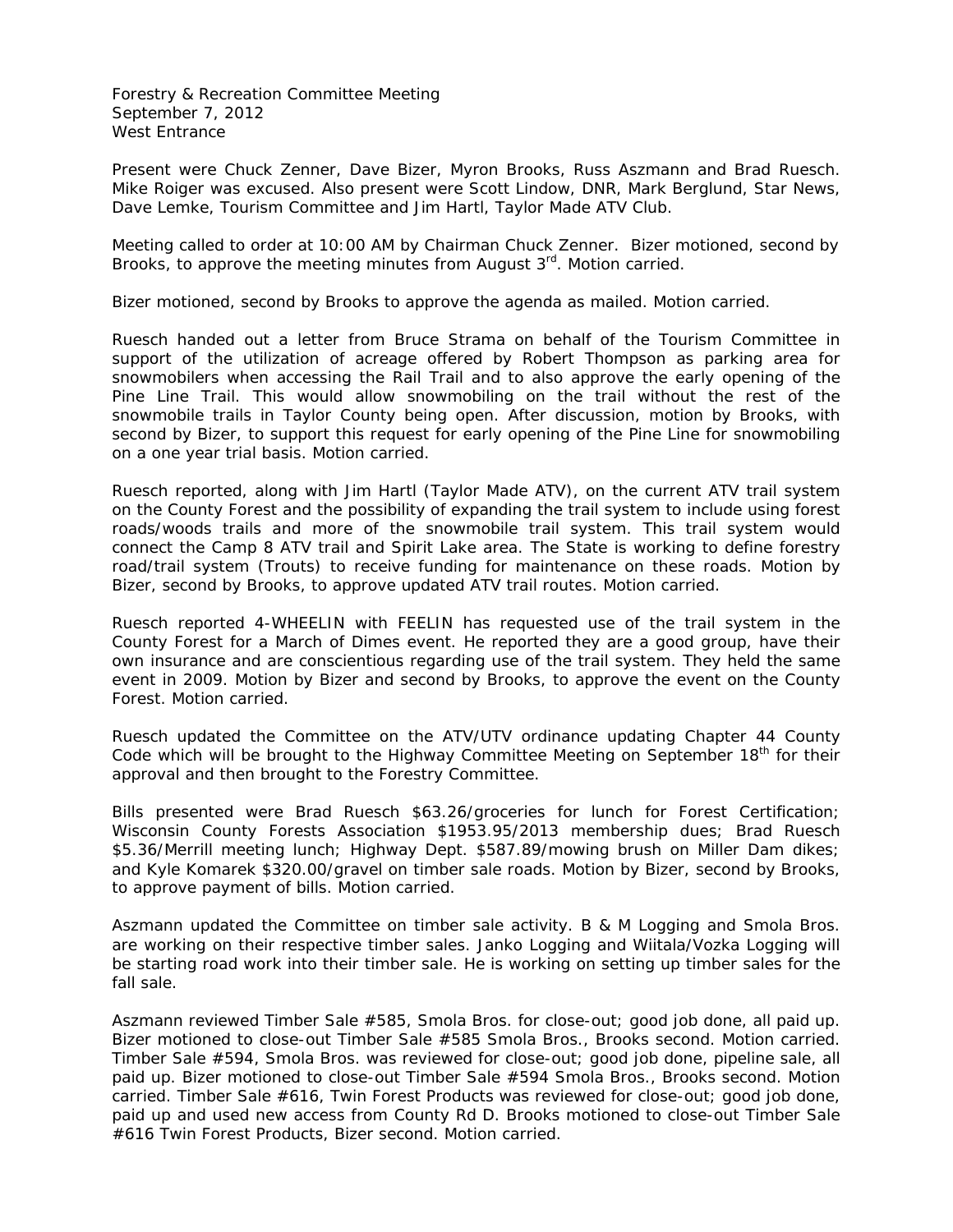Ruesch reported the Ayres inspection of Miller Dam has been reviewed and also Terry Cummings, DNR, has reported he has read the report. The maintenance has been completed on the dikes at Miller Dam. They have been brushed, mowed and cleaned-up. Ruesch also reported the face of the dam needs concrete work done on it. He has contacted Kurt Staab to look at the job & come back with an estimate for the work needed. Bizer motioned, Brooks seconded, to approve getting the concrete work done on Miller Dam. Motion carried. Ruesch reported Terry Cummings, DNR Dam Safety Engineer, needs to send letter approving the inspection report for Miller Dam. The Emergency Action Plan & Operational, Inspection & Maintenance Plans have been updated. Ruesch has worked on needed plan updates. Updates need to reviewed and signed by the Sheriff, Emergency Management and Forestry & Recreation Administrator. Brooks motioned, Bizer seconded, to approve Operational, Inspection and Maintenance Plan and Emergency Action Plan updates for Miller Dam. Motion carried.

Ruesch reported on August 9, 2012 audit for FSC & SFI Certification. Preliminary indication is it was an excellent review but has not received final report. Recent report has indicated some corrective action needed to enforce OSHA regulations are followed by contractors.

Ruesch also reported Ron Smugala, a logger with a job across the line in Price County, is looking for possible access through a timber sale in Taylor County. More information will be needed.

The next meeting will be October 5, 2012 at 10:00 AM in the West Entrance.

Brooks motioned, second by Bizer, to adjourn at 11:15 AM. Motion carried.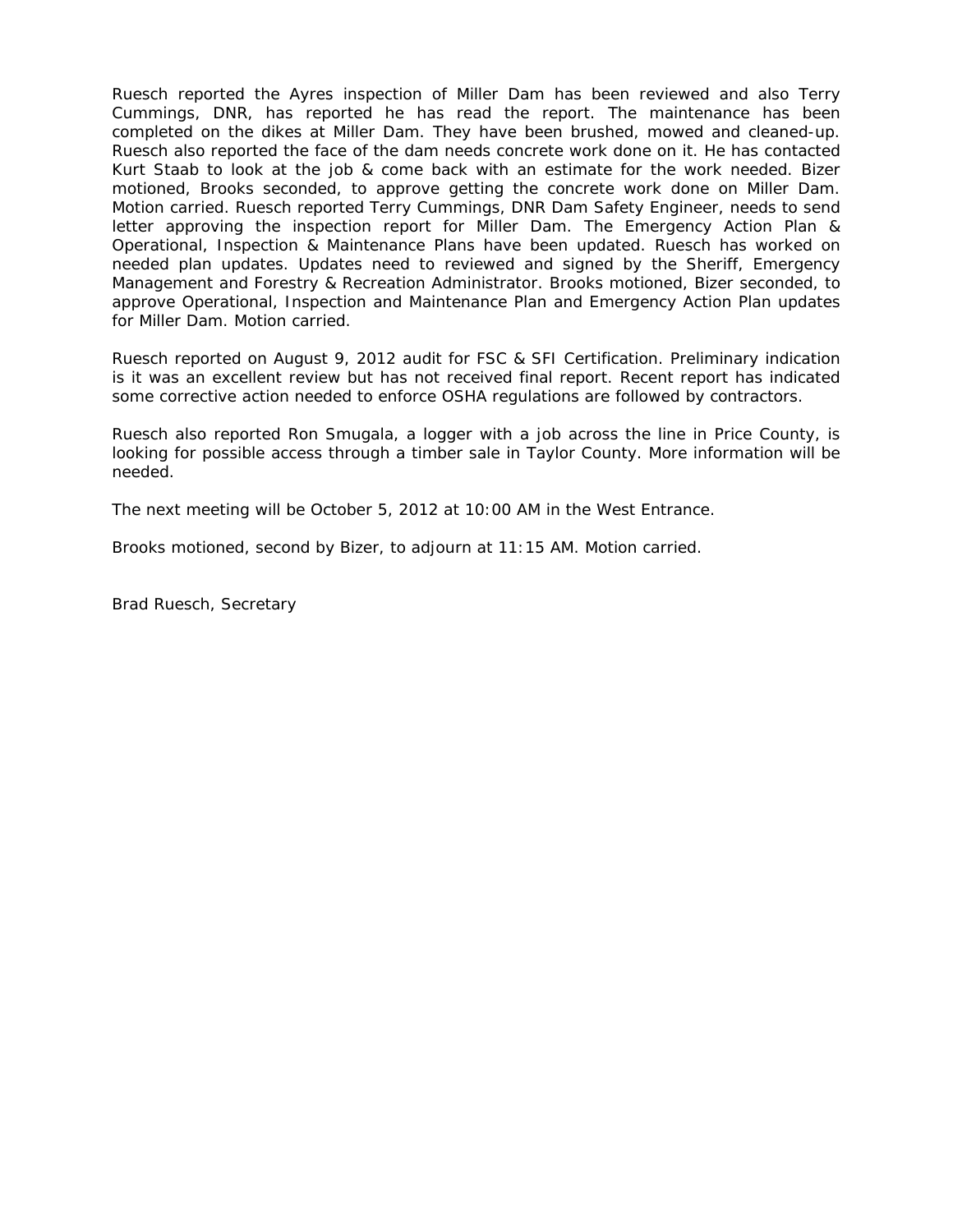Forestry & Recreation Committee Meeting August 3, 2012 West Entrance

Present were Chuck Zenner, Dave Bizer, Myron Brooks, Mike Roiger, Russ Aszmann and Brad Ruesch. Also present was Scott Lindow, DNR.

Meeting called to order at 10:00 AM by Chairman Chuck Zenner. Bizer motioned, second by Brooks, to approve the meeting minutes from July  $6<sup>th</sup>$  and the agenda with two additions; 1) Review & approve 2013 Budget proposal and 2) Price Electric underground line easement) as mailed. Motion carried.

Aszmann updated the Committee on timber sale activity. Smola Bros. are completing work on Timber Sales #594 & #585 and Twin Forest Products has completed work on Timber Sale #616 and started on Sale #613. He should have three sales for close-out next month.

Ruesch reported to the Committee that he has been working with Corp Counsel Ken Schmiege on the ATV/UTV ordinance update. He hopes to bring it to the Highway Committee Meeting on August  $21<sup>st</sup>$  for their input and when completed it will be brought to the Forestry Committee.

Ruesch reported Ayres Associates conducted the Miller Dam safety inspection on July  $17<sup>th</sup>$ . No major work has to be completed on the dam. There are superficial repairs that need to be done to the concrete on the spillway. The off-site dikes need maintenance done also; brushed, mowed and cleaned-up.

Ruesch also reported there are several updates that need to be done to the Emergency Action Plan & Operational, Inspection & Maintenance Plan. They will be done when we receive the inspection report from Ayres Associates.

Ruesch reported on the billing for the crane mats that were received. Smola's used them on the timber sale they just completed. Billing for 4 mats is \$1500 plus \$50 transport fee for a total bill of \$1550.00.

The DNR conducted their 3 year audit on July 23-24. They reviewed timber sales, revenue, grant programs and interviewed personnel. They had concerns regarding the ORAP Fund which the County can bank for no longer than 3 years.

Ruesch reported on August 9, 2012 Taylor County will be audited for FSC & SFI Certification. They will review eight timber sales; including closed/active/not started timber sales. There will be three auditors and various DNR personnel. Ruesch is preparing packets for the auditors and a lunch will need to be provided.

Ruesch handed out information on the Secure Rural Schools Act which shows the townships that have Federal Forest (Chequamegon/Nicolet) lands in their townships. The information shows the amount received in 2012 & proposed 2013 proceeds. If Congress fails to act on this Act, the amount received will revert back to the 25%. Also these funds are split into Title 1 – 85% and Title 2 – 15%. Motion by Roiger, second by Bizer, to approve staying with the guaranteed payment and leave the Title 1 and Title 2 splits as they are. Motion carried.

Ruesch handed out the proposed budgets for 2013. He reviewed each line item for changes with only one increase of \$15,000 to be allocated for road projects on the County Forest. Motion by Bizer, second by Roiger, to approve the budget as submitted. Motion carried.

Ruesch reported he met with Price Electric regarding an underground line easement on Olah Lane. A portion of the line needs to go through the County Forest. Motion by Bizer, second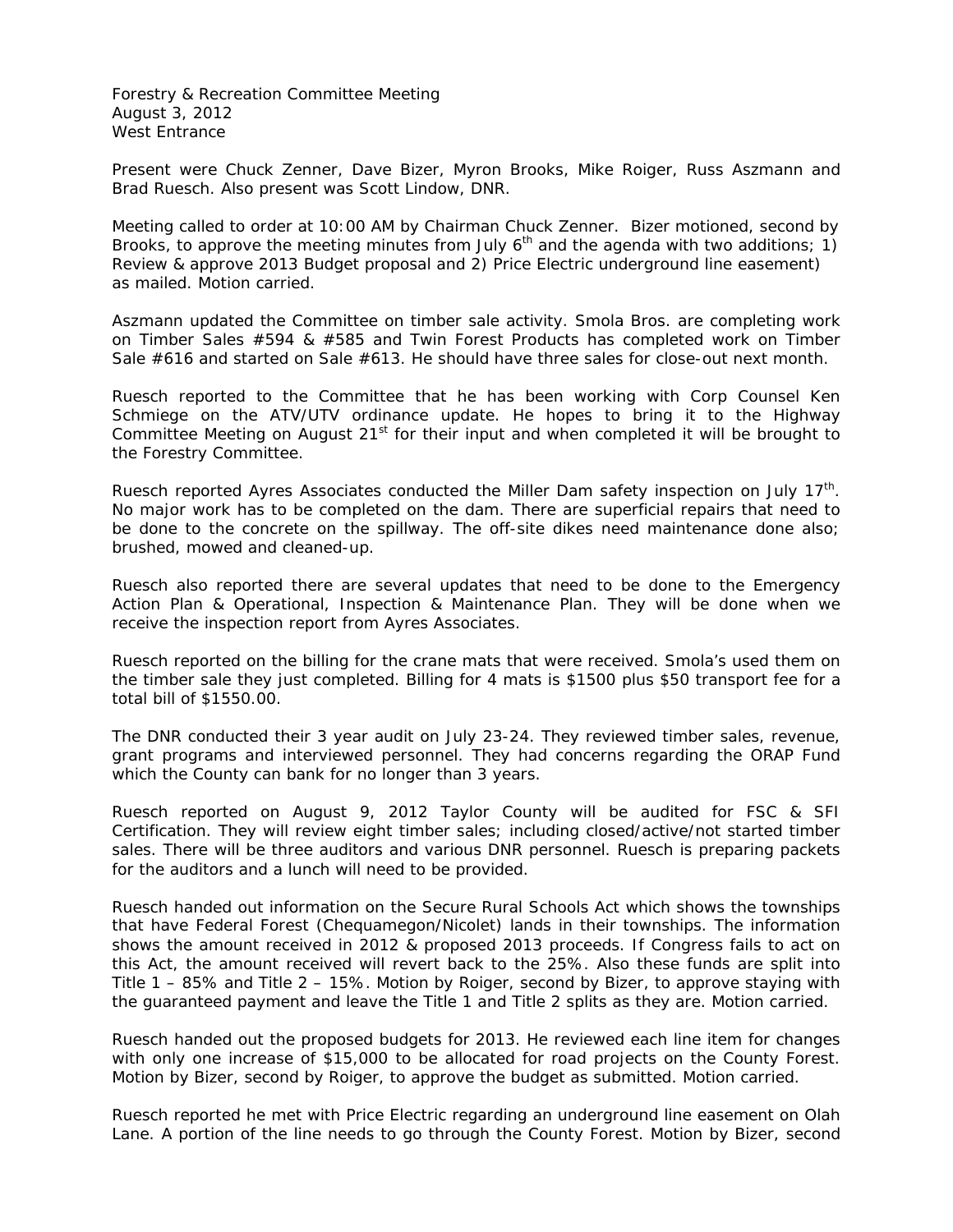by Roiger, to approve easement for Price Electric in SW¼ NE¼, Section 16, T33N-R2E. Motion carried.

The next meeting will be September 7, 2012 at 10:00 AM in the West Entrance.

Bizer motioned, second by Roiger, to adjourn at 11:15 AM. Motion carried.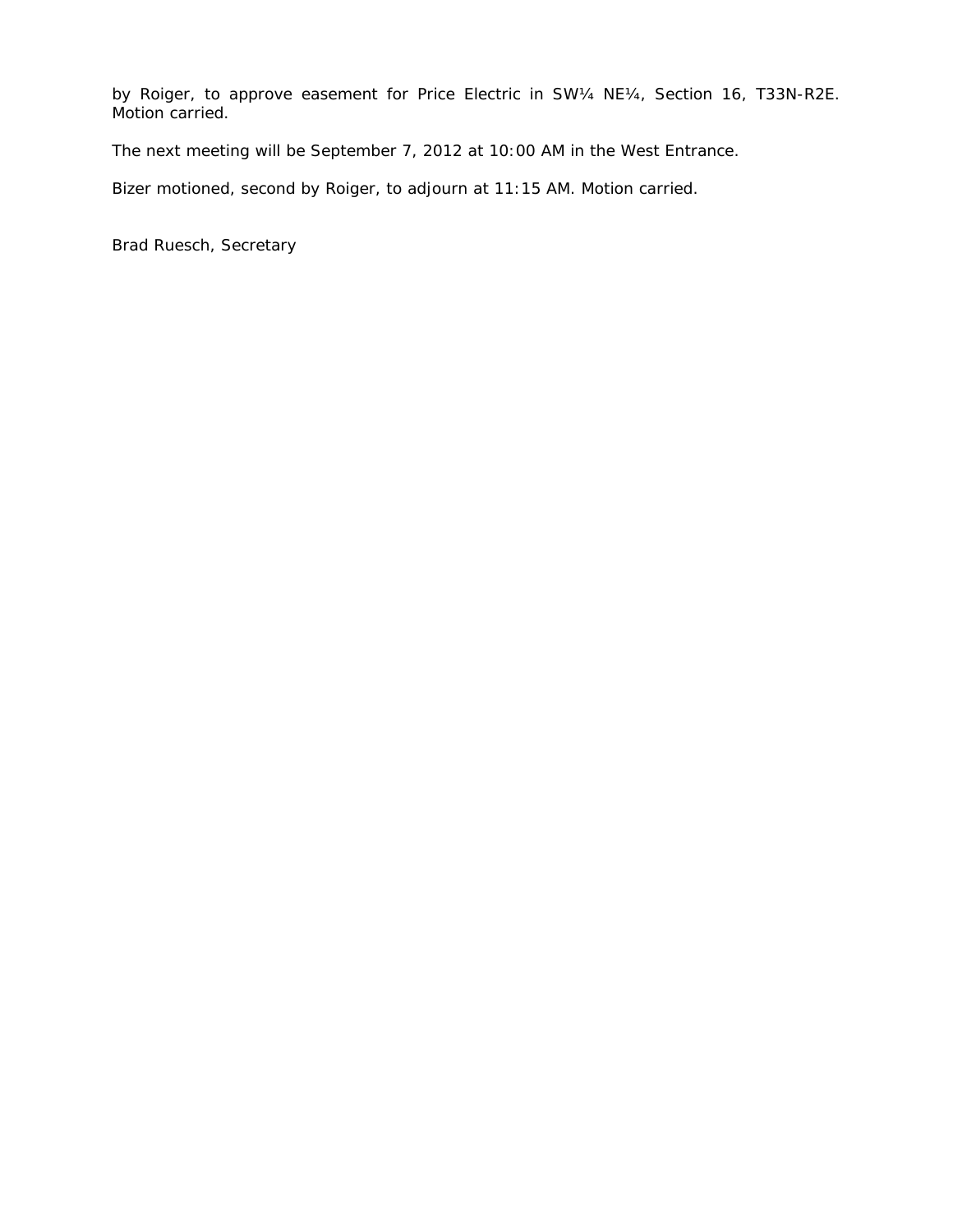Forestry & Recreation Committee Meeting July 6, 2012 County Board Room

Present were Chuck Zenner, Dave Bizer, Myron Brooks, Russ Aszmann and Brad Ruesch. Also present was Scott Lindow, DNR. Mike Roiger was absent.

Meeting called to order at 10:00 AM by Chairman Chuck Zenner. Bizer motioned, second by Brooks, to approve the meeting minutes from June  $1<sup>st</sup>$  and the agenda with one addition (Cross-training potential) as mailed. Motion carried.

Aszmann updated the Committee on timber sale activity. Smola Bros. are continuing work on Timber Sale #594 and Steve Dassow was working on Timber Sale #595 but will have to finish job later this winter.

Ruesch reported to the Committee that he has been working with the Highway Committee on ATV/UTV Route establishment on county roads. He is also working on changes to Chapter 44 Taylor County Code; which is basically being rewritten. He is working with Corp Counsel Ken Schmiege. Regarding Chapter 18, this was incorrect; the correct chapter is 27 for placement of Highway Department authority to manage this ATV/UTV Route program.

Zenner reviewed the potential for cross-training which was brought up due to the impending retirement of Larry Peterson, Zoning Administrator. The departments effected would be the Surveyor, Forestry and Recreation & Land Conservation. There are two tests that would have to be taken to be able to review soil tests and PLB2 (sanitary inspector). The County would pay for training.

Ruesch (per Department Heads meetings) reported that it is recommended the departments remain the same with no consolidation. Zenner reiterated keep operating as we have been.

Ruesch reported Ayres will conduct a Miller Dam safety inspection on July  $17<sup>th</sup>$ . He has sent a letter to US Forest Service (Paul Strong) letting them know about inspection and also in regards to a Stewardship program project for a four-season road to the dikes on Miller Dam. They could use fill and leveling out as they would have to be used in an emergency on the flowage.

Ruesch also reported there are several updates that need to be done to the Emergency Action Plan & Operational, Inspection & Maintenance Plan. They will be brought to the next meeting.

Aszmann reported on the crane mats that were just purchased. They are used as temporary bridges over small creeks and small soft areas on logging roads. Smola's are using them right now on the timber sale they are working on. Cost should be \$400 per mat with a total of four purchased and \$50 transport fee. We have not received billing.

The DNR will be conducting their 3 year audit on July 23-24. They review all facets of the Forestry Program.

Ruesch reported Taylor County is one of the forests chosen for FSC & SFI Certification audit. They review timber sale files and go to the woods and review the actual timber sale. This audit will be conducted on August 9, 2012.

Ruesch reported Twin Forest Products Letters of Credit have been received for Timber Sales #613 & #616 and also for Timber Sale #597 renewal. We have also received signed contracts and the contract renewal along with the renewal fee.

The next meeting will be August 3, 2012 at 10:00 AM in the West Entrance.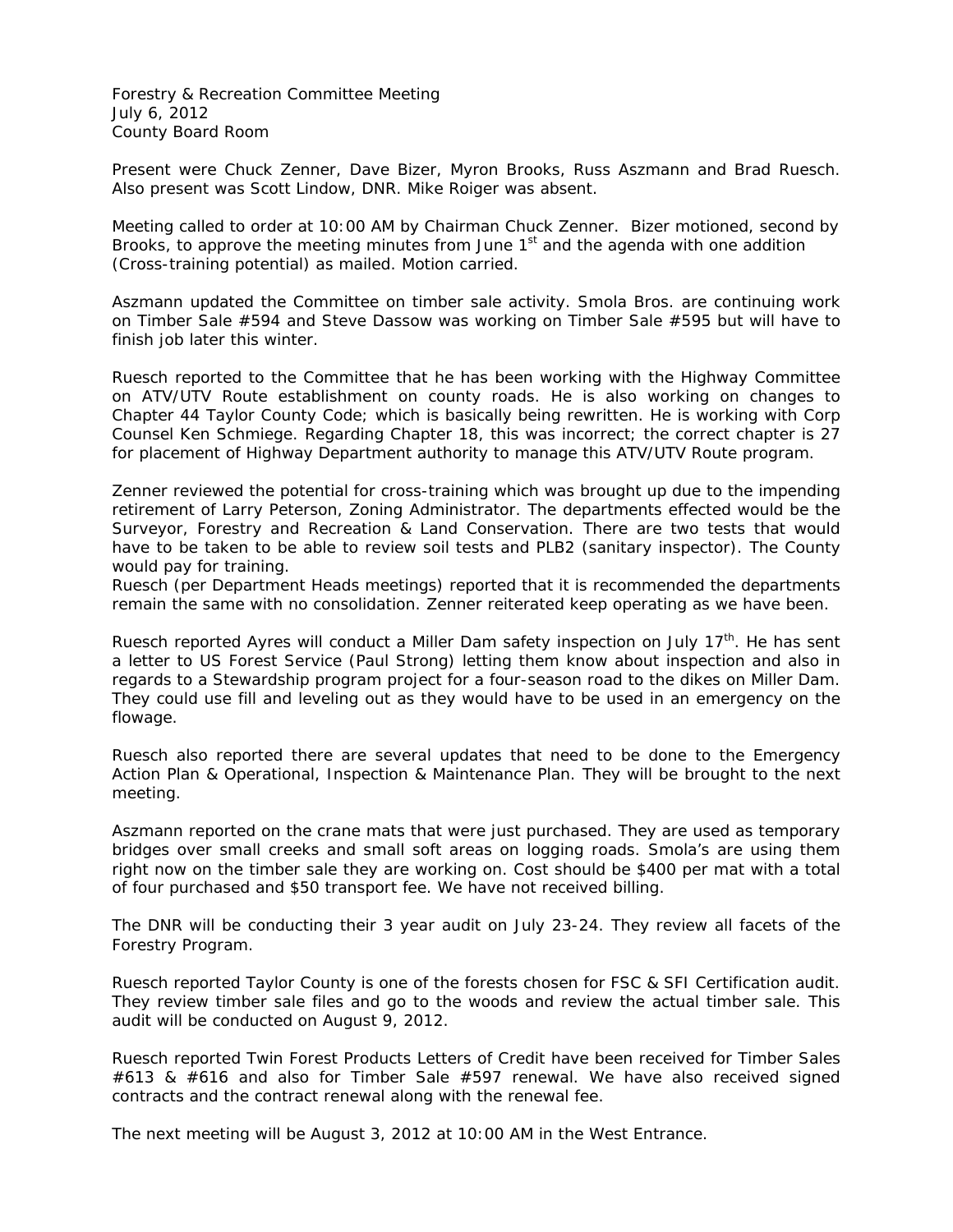Bizer motioned, second by Brooks, to adjourn at 10:50 AM. Motion carried.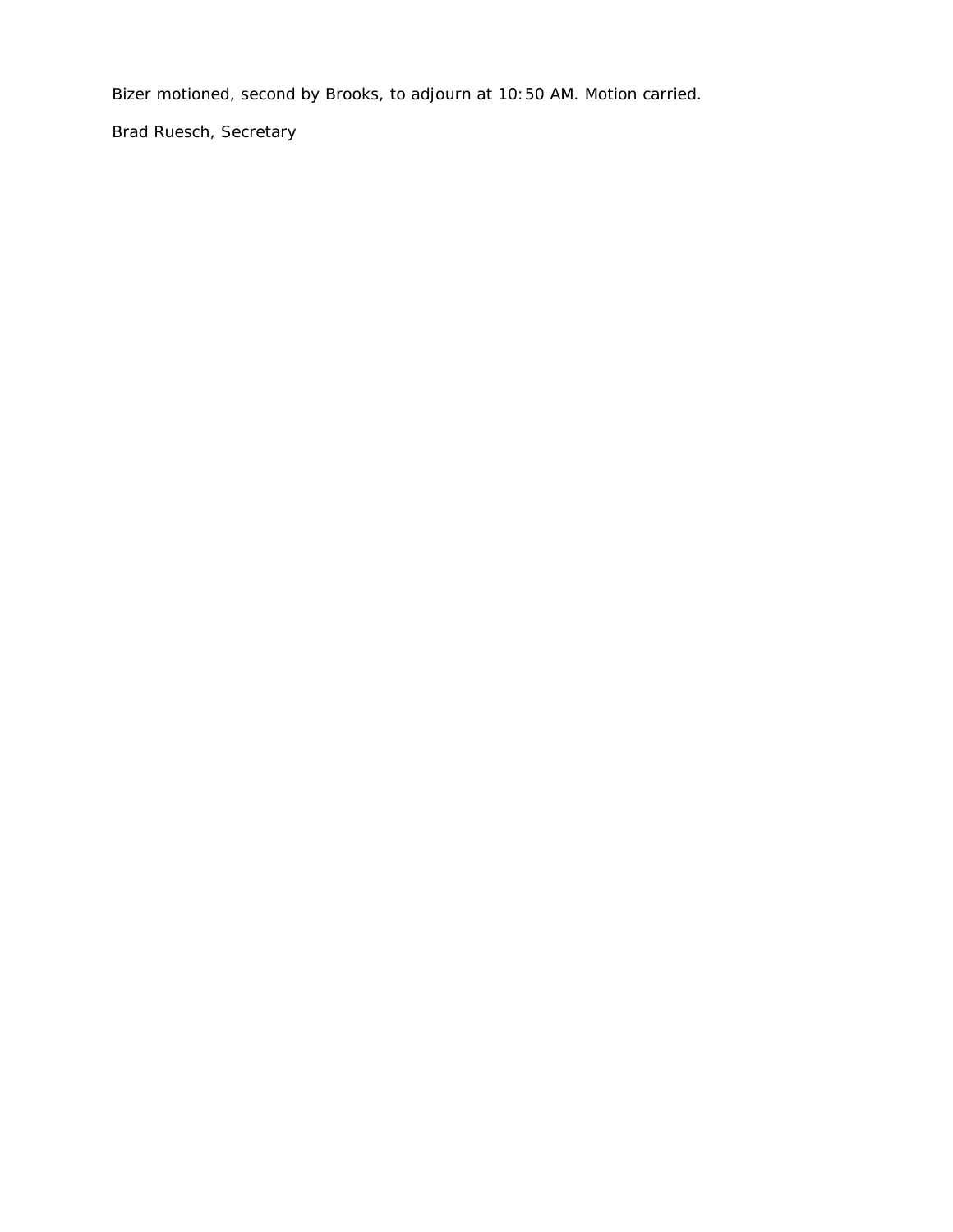Forestry & Recreation Committee Meeting June 1, 2012 County Board Room

Present were Chuck Zenner, Dave Bizer, Mike Roiger, Myron Brooks, Russ Aszmann and Brad Ruesch. Also present was Scott Lindow, DNR and Mark Bergland, Star News. Guests were Bob Hennes and Andy Meyers, US Forest Service.

Meeting called to order at 10:00 AM by Chairman Chuck Zenner. Roiger motioned, second by Bizer, to approve the meeting minutes from May  $4<sup>th</sup>$  and the agenda as mailed. Motion carried.

Aszmann updated the Committee on timber sale activity. Smola Bros. moved in on Timber Sale #594 and Steve Dassow is continuing work on Timber Sale #595. Bruce Dassow has made final payment on Timber Sale #599.

Aszmann reviewed bids received for the spring timber sales: #1-12 (\$52,858.40) off North Loop Rd, summer sale, Twin Forest Products high bidder; #2-12 (\$38,420.25) off North Loop Rd, aspen, Janko Logging high bidder; #3-12 (\$23,121.00) off Fawn Ave, small clearcut, winter sale, Janko Logging high bidder; #4-12 (\$29,635.00) off County Rd D, Ice Age Trail, Ski Trail run through, selection cut, Twin Forest Products high bidder. Motion by Roiger, second by Bizer, to award timber sales to high bidders. Motion carried. Summary attached. Sale total: \$144,034.65.

Ruesch reviewed Twin Forest Products Timber Sales #597 for renewal. With wet conditions they were unable to complete the job. Bizer motioned, seconded by Brooks, to approve one year renewal, no increase in stumpage, \$50.00 renewal fee for Timber Sales #597 Twin Forest Products. Motion carried.

Bob Hennes, US Forest Service, introduced himself and Andy Meyers. Hennes gave an overview of the current staff of the Park Falls & Medford offices. Andy Meyers is the timber management specialist for the Chequamegon/Nicolet Forest. Hennes reported there are 2 timber sales in the Medford aspen project and there are no other sales at this time in the Taylor County portion of the forest. They are working on timber sales in the Price County area. In the future they will be looking at red pine management. Stewardship projects were also discussed. The projects need to be submitted and they will be reviewed to see if they fit into set guidelines. They will keep the County updated as to changes/updates to the Chequamegon/Nicolet Forest.

Ruesch handed out year-end account balances and reviewed carry-over allocations. Motion by Bizer, second by Roiger, to approve line item allocations. Motion carried.

Ruesch updated the Committee on ATV/UTV's and the meeting of the advisory group which reviewed the ordinance (reviewed Price County Ordinance). It was decided to go with the sample ordinance provided by the State. This will give continuity with the State program. Zenner remarked that he is opposed to 12 year olds on roads. Linda Daniels is working with Corp Counsel Schmiege on ordinance. The Highway Department Committee would have the authority to approve routes as they become available.

Ruesch reported there is no need for an ordinance to participate in the UTV program.

There was discussion on the Knowles-Nelson Land Acquisition Grant Program which is funding based upon DNR appraisal. Motion by Roiger, second by Bizer to approve Resolution Approving a Memorandum of Agreement with the Department of Natural Resources Division of Forestry to Participate in the Knowles-Nelson Stewardship Land Acquisition Grant Program. Motion carried. Resolution will be forwarded to County Board for approval.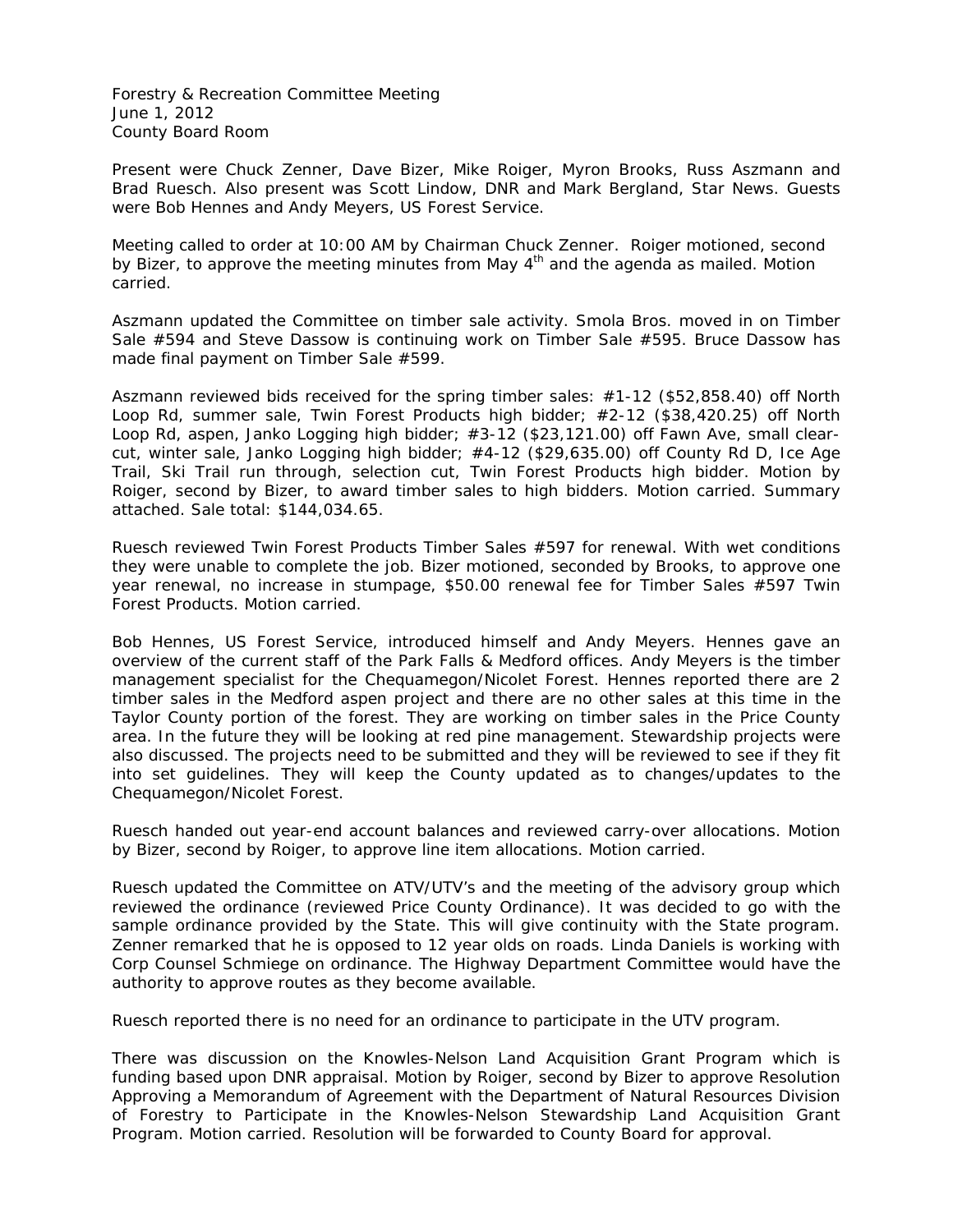Ruesch reported Ayers submitted a proposal for \$2100 to inspect the dam at Miller Dam. Motion by Bizer, second by Roiger, to approve Ayres bid for inspection of Miller Dam. Motion carried.

Aszmann requested attendance at two training sessions, one in Spooner and one in Stevens Point. Motion by Roiger, second by Brooks, to approve attending training sessions. Motion carried.

Ruesch reported on purchasing temporary bridge mats. Several loggers are purchasing the mats and with combined shipping it would be a good time to purchase as the old ones have rotted. Motion by Roiger, second by Bizer, to approve purchasing 2 sets (4 mats at \$400 a mat). Motion carried.

The next meeting will be July 6, 2012 at 10:00 AM in the West Entrance.

Roiger motioned, second by Bizer, to adjourn at 11:17 AM. Motion carried.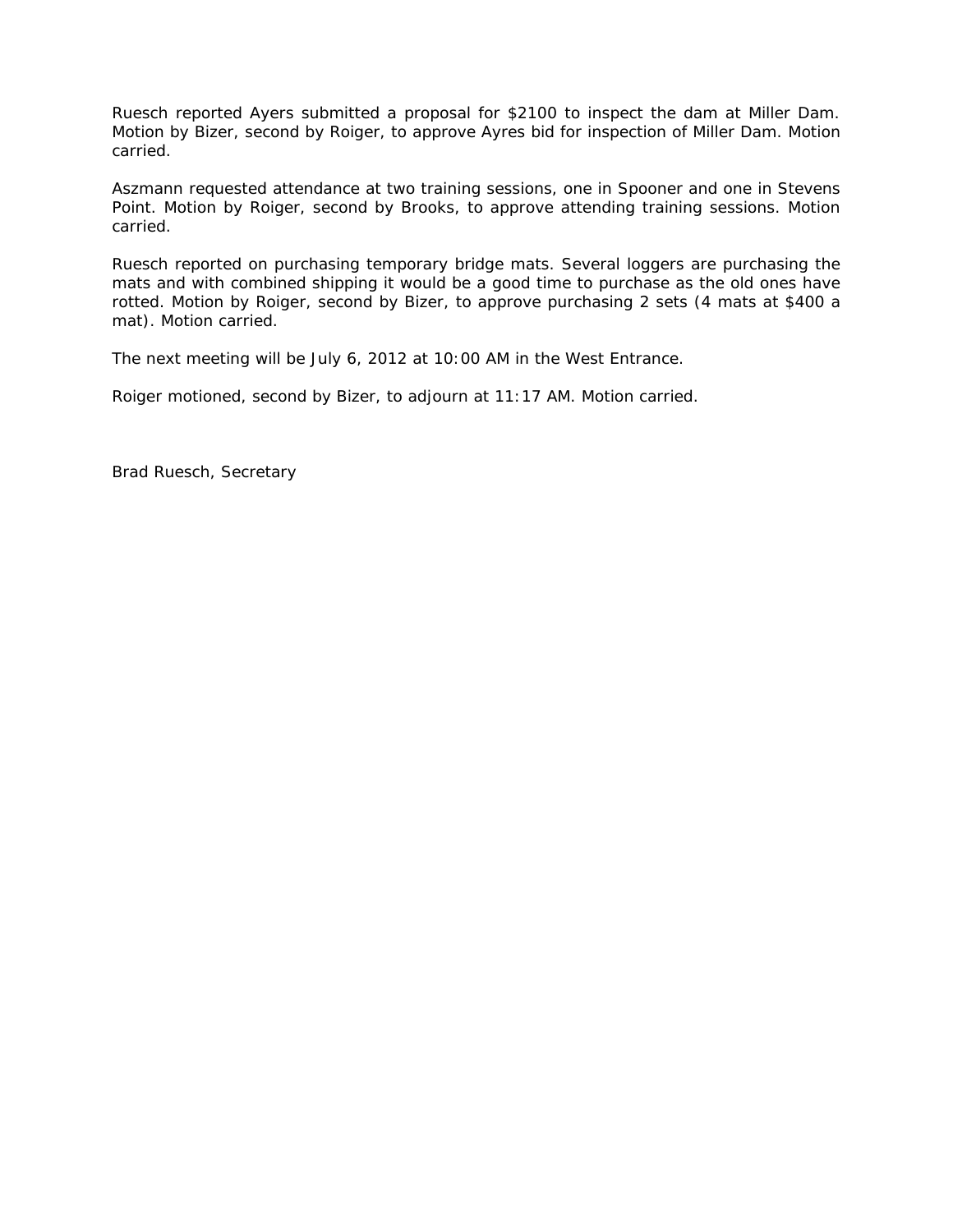Forestry & Recreation Committee Meeting May 4, 2012 West Entrance

Present were Chuck Zenner, Dave Bizer, Mike Roiger, Myron Brooks, Russ Aszmann and Brad Ruesch. Also present was Scott Lindow, DNR and Mark Bergland, Star News.

Meeting called to order at 10:00 AM by Chairman Chuck Zenner. Roiger motioned, second by Bizer, to approve the meeting minutes from April 6<sup>th</sup> and the agenda as mailed. Motion carried.

Bills: None.

Myron Brooks was welcomed as the new Committee member. An overview of the Committee and the Forestry and Recreation Department was given.

Aszmann updated the Committee on timber sale activity. No loggers are working on the County Forest right now with the wet conditions. He has begun to mark timber for the fall sale.

Aszmann reviewed Timber Sales for close-out. #588 Janko Logging is completed, good job done & all paid up. Motion by Roiger,  $2^{nd}$  by Bizer, to approve close-out of Timber Sale #588 Janko Logging. Motion carried. Timber Sale #598 Bruce Dassow is completed; Jon Bube did the work with no problems and it is all paid up. Motion by Roiger,  $2<sup>nd</sup>$  by Bizer, to approve close-out of Timber Sale #598 Bruce Dassow. Motion carried. Timber Sale #599 Bruce Dassow was completed right at end of winter season, good job done, waiting for final payment. Motion by Roiger,  $2^{nd}$  by Bizer, to approve close-out of Timber Sale #599 Bruce Dassow pending final payment. Motion carried.

Aszmann reviewed the spring timber sales: #1-12 off North Loop Rd, marked selection cut area,  $2^{nd}$  time through area, summer sale;  $\#2-12$  off North Loop Rd, clear-cut area, aspen, near Lincoln/Price County lines; #3-12 off Fawn Ave, small clear-cut, predominantly aspen, frozen or very dry condition sale; #4-12 off County Rd D, Ice Age Trail, Ski Trail run through, selection cut. Motion by Roiger, second by Bizer, to approve timber sales for advertising. Motion carried.

Ruesch updated the Committee on possible consolidation of the following departments Surveyor, Land Conservation, Real Property Lister, Zoning and Forestry & Recreation. The following items have prompted the review 1) cost savings & 2) efficiency in helping the public. Retirements may play a factor in the decision.

Ruesch updated the Committee on ATV/UTV's and the possibility they may use County Highways. Zenner remarked that the Highway Department has voted to keep looking at the issue. A sub-Committee has been established (Scott Mildbrand, Bruce Daniels, Don Liske and Brad Ruesch) to look at the use of State Statutes, age of riders, time period when usage would be permitted. They also have to look at established town routes. The UTV program is now a permanent, separate program. Taylor County would have to pass an ordinance/resolution to participate in the program. Camp 8 and the US Forest trails (35 miles of trail) are not wide enough for UTV's and funding would be required to expand and improve trails. Also new, the State is requiring license plates on all ATV/UTV's. They will not be provided so the owners are responsible for getting plate & number (which is the same as your registration number).

Ruesch has a draft resolution for the Knowles-Nelson Land Acquisition Grant Program. This is a federally funded program which could be used to pay up to 50% of purchase price of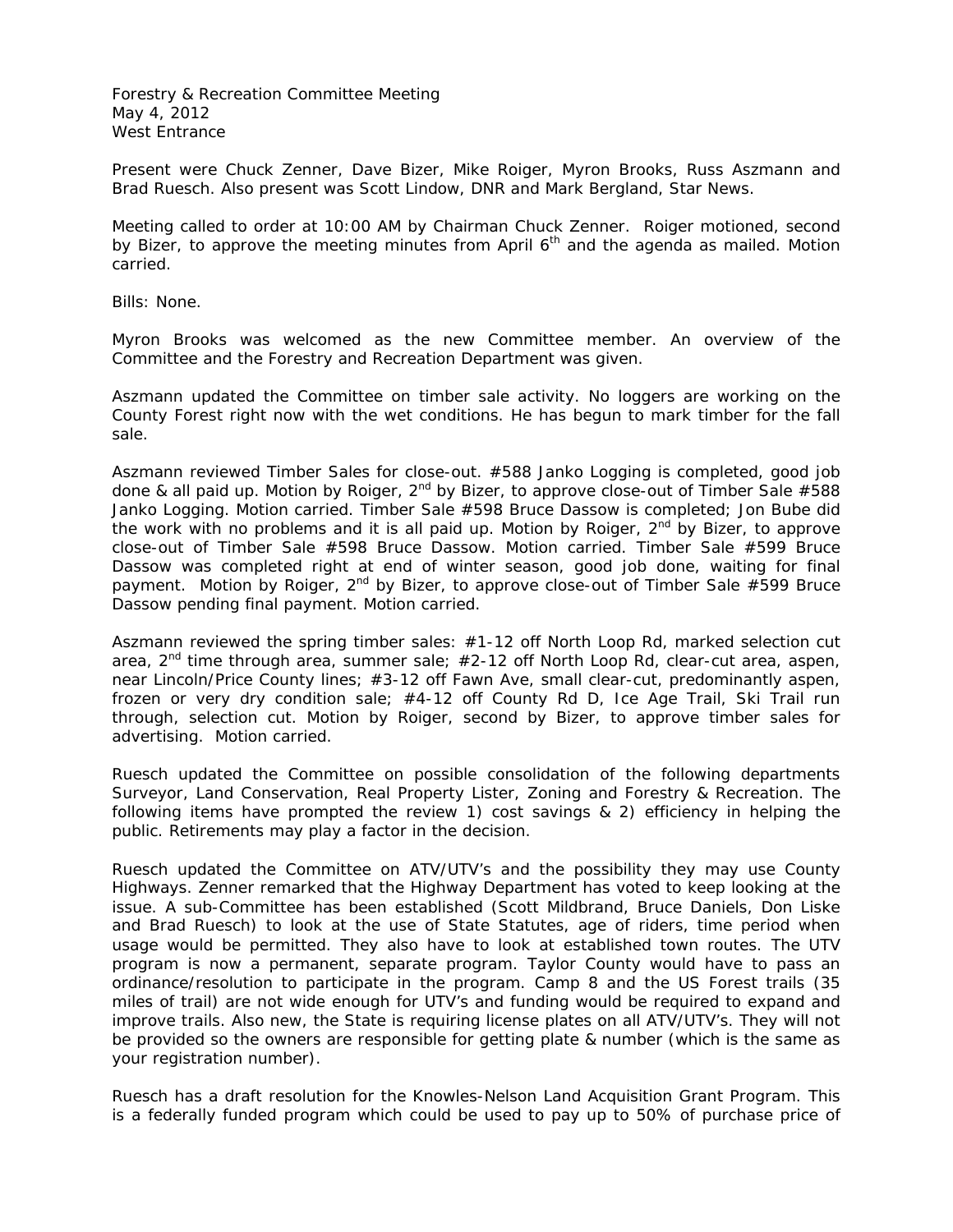land to be enrolled into the County Forest. Ruesch will bring back to the Committee an updated resolution to reflect Taylor County's participation.

Ruesch handed out information on the WCFA Summer Tour to be held in Iron County on June 14 – 15. Reservation deadline in May 31, 2012; Aszmann & Roiger will be going.

Ruesch reported that Andy Meyers is the new Timber Management Assistant for the US Forest Service. He will set-up a date for him to join us at our June/July Committee Meeting.

The next meeting will be June 1, 2012 at 10:00 AM in the West Entrance.

Roiger motioned, second by Brooks, to adjourn at 11:08 AM. Motion carried.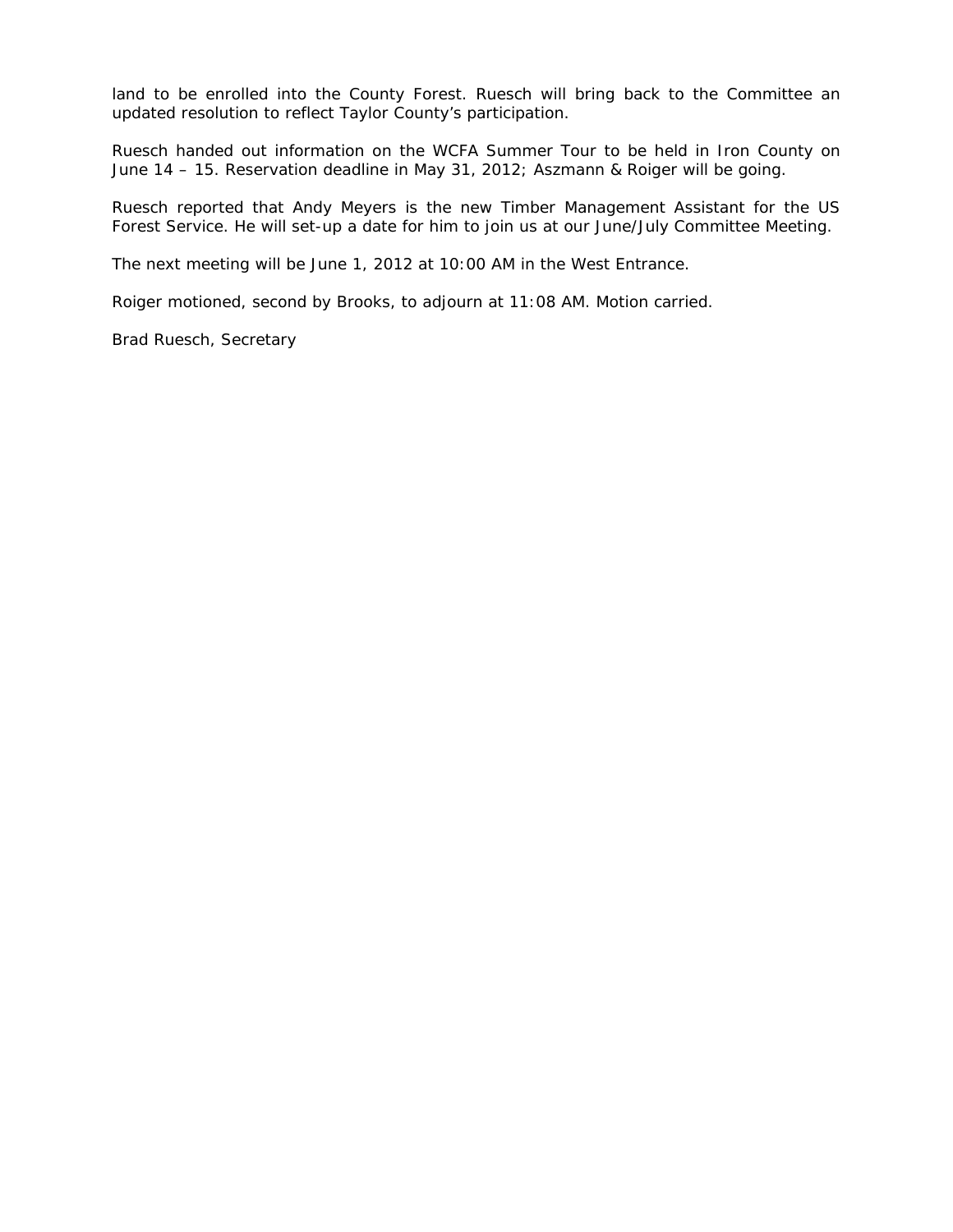Forestry & Recreation Committee Meeting April 6, 2012 West Entrance

Present were Chuck Zenner, Dave Bizer, Mike Roiger, Scott Mildbrand, Russ Aszmann and Brad Ruesch. Also present was Scott Lindow, DNR and Mark Bergland, Star News.

Meeting called to order at 10:00 AM by Chairman Chuck Zenner. Mildbrand motioned, second by Bizer, to approve the meeting minutes from February  $24<sup>th</sup>$  as mailed. Motion carried.

Bizer motioned, second by Mildbrand, to approve the agenda as mailed with one add-on (Timber Sale contract amendment.) Motion carried.

One bill was presented: \$165.00 for attendees Brad Ruesch, Mike Roiger & Chuck Zenner to the Wisconsin County Forests Association 2012 Spring Administrators Meeting. Bizer motioned to approve payment, second by Mildbrand. Motion carried.

Ruesch reported that Andy Meyers is the new Timber Management Assistant for the US Forest Service. We will set-up a date for him to join us at an upcoming Committee Meeting.

Aszmann updated the Committee on timber sale activity. No one is working on the County Forest right now with the wet conditions. He is continuing to mark timber for the spring sale, with 4 sales being ready for the May/June sale.

Aszmann reviewed Timber Sales for close-out. #584 Janko Logging is completed, good job done & all paid up. Motion by Mildbrand,  $2^{nd}$  by Bizer, to approve close-out of Timber Sale #584 Janko Logging. Motion carried. Timber Sale #592 Smola Bros. is completed with no problems and it is all paid up. Motion by Bizer, 2<sup>nd</sup> by Mildbrand, to approve close-out of Timber Sale #592 Smola Bros. Motion carried. Timber Sale #600 Wiitala-Vozka is completed, good job done on over story removal, all paid up. Motion by Mildbrand,  $2^{nd}$  by Bizer, to approve close-out of Timber Sale #600 Wiitala-Vozka Logging. Motion carried.

Ruesch reviewed converting cords to tons, which most counties are already doing. The software program will need to be changed to reflect this. He would like to have this set-up in time for the Fall Timber Sale. Motion by Roiger,  $2^{nd}$  by Mildbrand, to approve using tons instead of cords with a notice to be included in the spring sale packet to notify the loggers of this upcoming change. Motion carried.

Ruesch updated the Committee on UTV's and the possibility they may request to use the ATV Trails. But with the width of most UTV's our current trails would not be able to accommodate them. If this were to change, landowners would have to be notified and agreed upon. Townships may allow them to use their roadways. A new law passed requires ATV's & UTV's to display license plates using the same number as on their decal.

Ruesch reviewed/handed out a sample resolution for the Knowles-Nelson land Acquisition Grant Program. This is a federally funded program which could be used to pay up to 50% of purchase price of land to be enrolled into the County Forest. It was thought we should have this program in place for possible land acquisition. You don't have to use it but if a window of opportunity opened up it would be there. Ruesch will bring back to the Committee an updated resolution to reflect Taylor County's participation.

Zenner reported on the Spring Conference attended. Some of the items discussed were: legacy trees, prevailing wage laws, soil disturbance and ephemeral pond projects to name a few.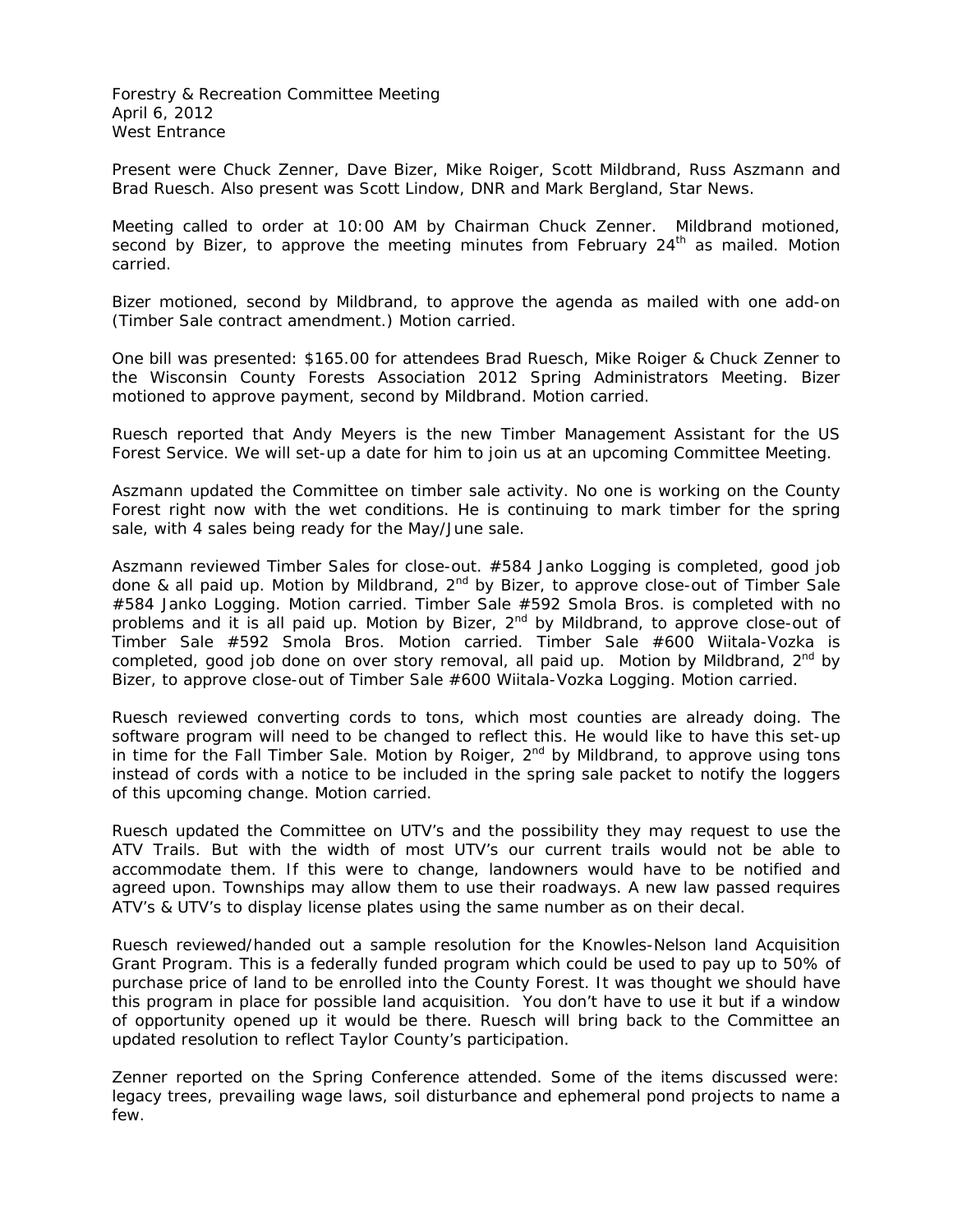Ruesch reviewed the timber contract sale language amendment to incorporate OSHA requirements regarding standing dead/snag trees. Motion by Roiger, 2<sup>nd</sup> by Mildbrand, to approve adding language to contract. Motion carried.

The next meeting will be May 4, 2012 at 10:00 AM in the West Entrance.

Roiger motioned, second by Bizer, to adjourn at 11:05 AM. Motion carried.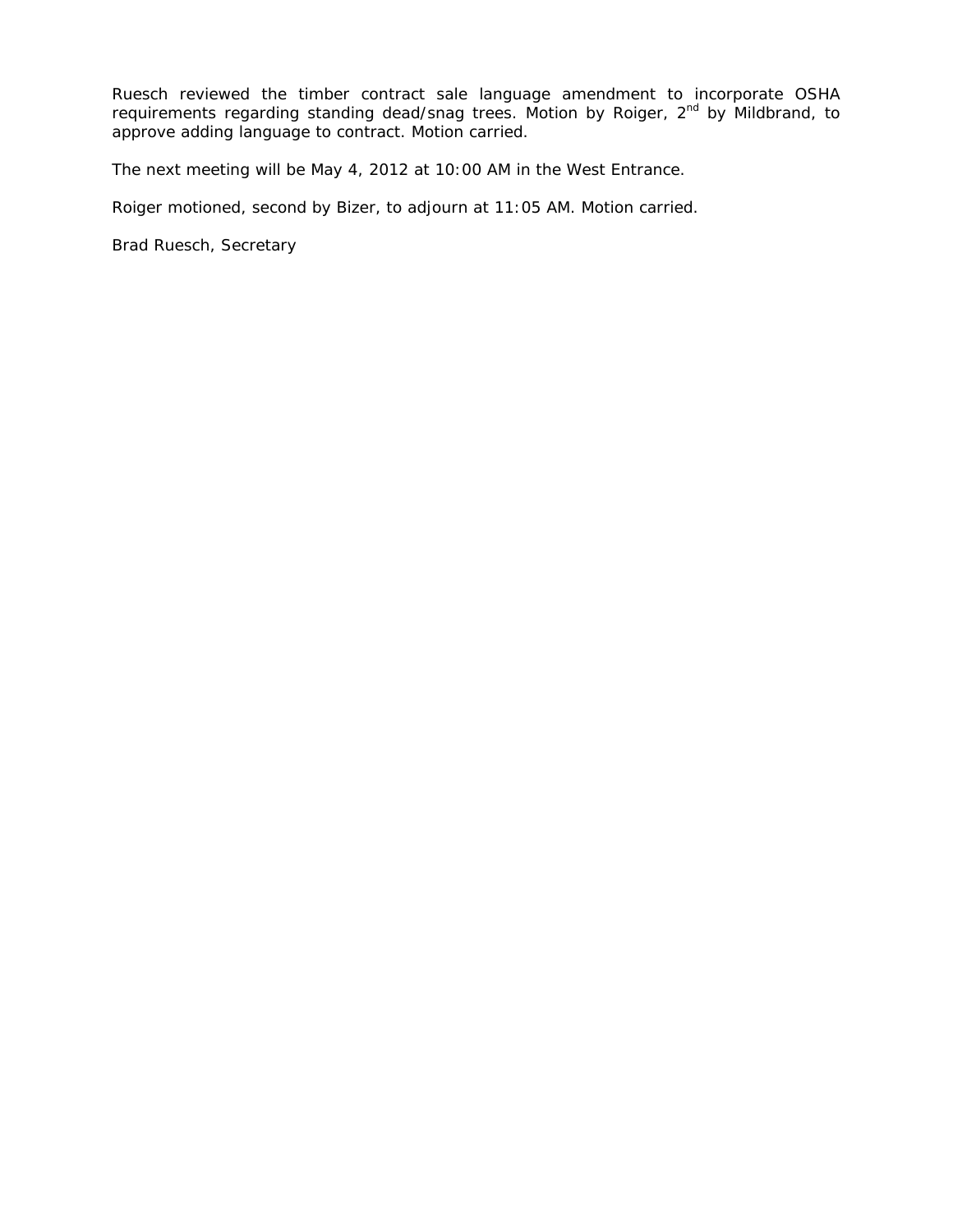Forestry & Recreation Committee Meeting February 24, 2012 West Entrance

Present were Chuck Zenner, Dave Bizer, Mike Roiger, Scott Mildbrand, Russ Aszmann and Brad Ruesch. Also present was Scott Lindow, DNR and Mark Bergland, Star News.

Meeting called to order at 10:00 AM by Chairman Chuck Zenner. Mildbrand motioned, second by Bizer, to approve the meeting minutes from January  $6<sup>th</sup>$  as mailed. Motion carried.

Roiger motioned, second by Mildbrand, to approve the agenda as mailed. Motion carried.

A bill from the County Surveyor (\$1789.12) was presented for the survey completed on the north end of the County Forest. The survey established the property line between Price/Taylor Counties. The line was used for timber sale establishment. Roiger motioned to approve payment, second by Bizer. Motion carried.

Aszmann updated the Committee on timber sale activity. Janko Logging has finished cutting on Timber Sales #584 & 588 and have timber from one sale yet to be hauled. Jon Bube has finished cutting on Bruce Dassow Timber Sale #598 and is working on #599. Wiitala's have completed work on Timber Sale #600 but have more trucking to do. Smola's have finished cutting on Timber Sale #592 but have wood to haul. We are waiting from mill slips from all jobs. Ruesch discussed closing out these jobs when all mill slips are received so loggers can have their Letter-of-Credit returned. Bizer motioned to approve close-out of timber sales when all sales have been completed and paid for, second by Roiger. Motion carried.

Ruesch reviewed the County Forest Financial Report for 2011 with possible changes when County's books are closed. It was noted over the seven year period the county is consistent with sale establishment acreage figures and bid values. Roiger motioned to approve Financial Report and send on to the County Board, second by Bizer. Motion carried. The Annual Report for 2011 accomplishments was reviewed, with this also to go to Board members.

Ruesch reviewed logging conditions on the County Forest over this past winter. Twin Forest Products was going to start on their Timber Sale  $#$  597 three weeks ago and there were lowland issues so they were discouraged from beginning the sale with the option to receive a time extension without penalty. Steve Dassow called regarding wet conditions on his Timber Sale #595 and he was also offered the time extension without penalty.

Roiger reported on the County's membership in the Lake States Resource Alliance. Both Roiger and Ruesch feel the organization is good but not accomplishing as much as previously completed. The member ship fee is \$100. Mildbrand motioned, second by Bizer to approve the County's membership in the LSRA for another year. Motion carried.

Zenner reported on the meeting he and Ruesch attended with the US Forest Service on February 14, 2012. The stewardship program was discussed which would essentially be the stumpage from a timber sale on the USFS could go towards a project in the County. It enables most of the revenue to stay locally. Discussion was held on whether to invite Paul Strong (USFS) to speak to the Forestry Committee. It was decided to wait until after he speaks to the Town's Association in May at Chelsea Town Hall.

Ruesch handed out the agenda for the Spring Administrator's meeting to be held in Wausau on March 22-23rd.

The next meeting will be April 6, 2012 at 10:00 AM in the West Entrance.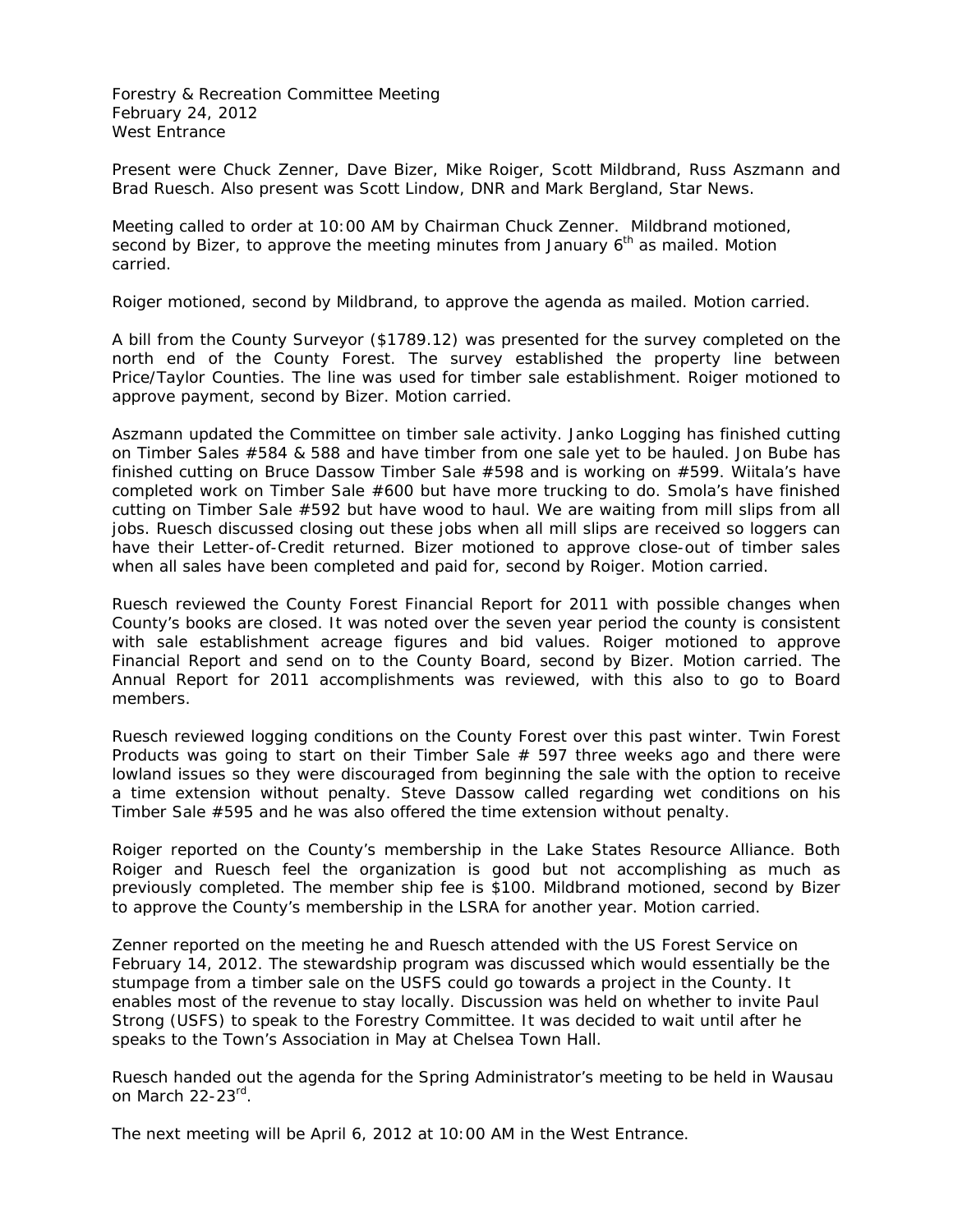Bizer motioned, second by Mildbrand, to adjourn at 10:50 AM. Motion carried.